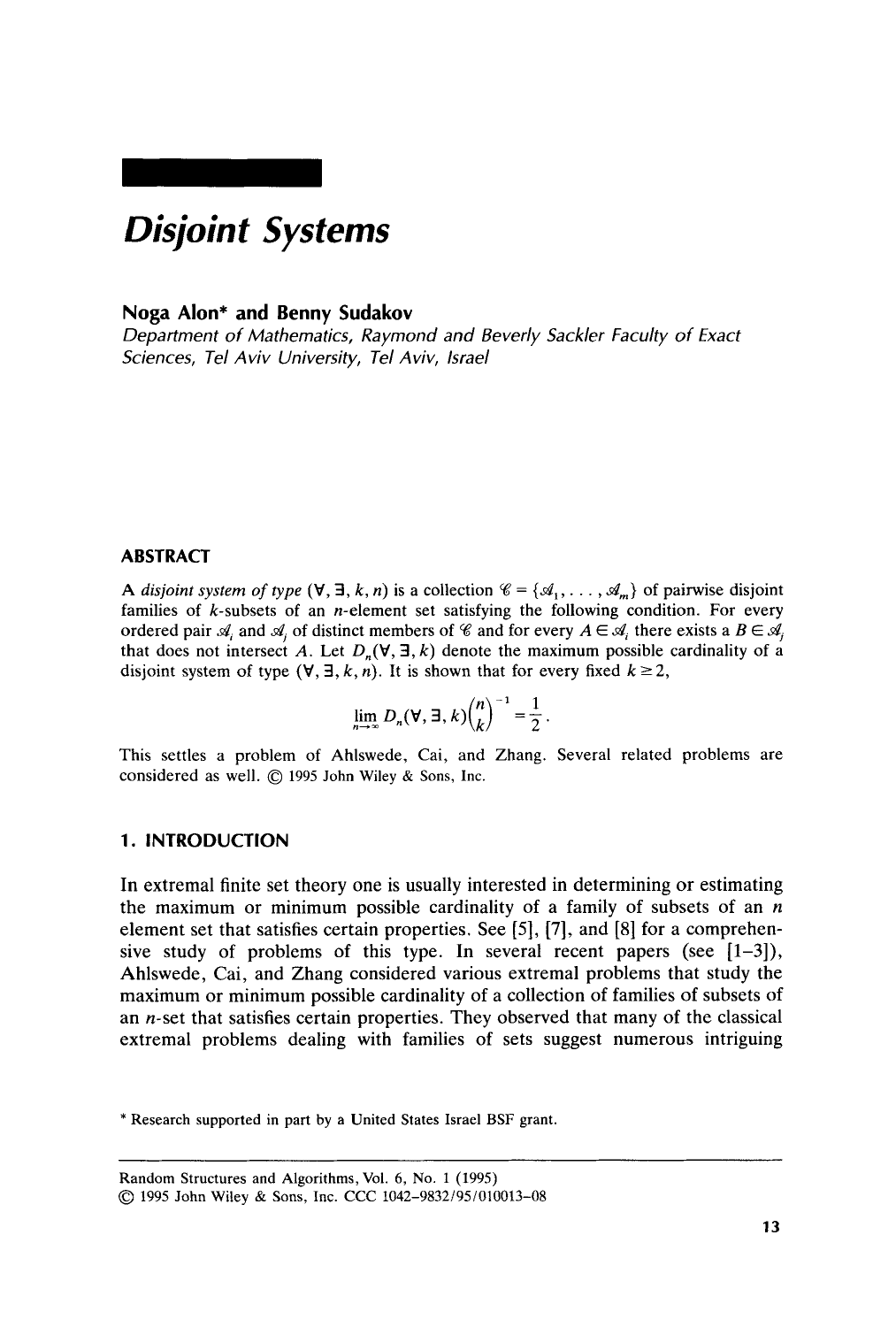questions when one replaces the notion of a family of sets by the more complicated one of a collection of families of sets.

In the present note we consider several problems of this type that deal with disjoint systems. Let  $N = \{1, 2, ..., n\}$  be an *n* element set, and let  $\mathscr{C} =$  $\{\mathcal{A}_1, \ldots, \mathcal{A}_m\}$  be a collection of pairwise disjoint families of *k*-subsets of *N. %* is a *disjoint system of type*  $(\exists, \forall, k, n)$  if for every ordered pair  $\mathcal{A}_i$  and  $\mathcal{A}_j$  of distinct members of  $\mathscr C$  there exists an  $A \in \mathscr A_i$  that does not intersect any member of  $\mathscr A_i$ . Similarly,  $\mathscr C$  is a *disjoint system of type*  $(\forall, \exists, k, n)$  if for every ordered pair  $\mathscr A_i$ and  $\mathcal{A}_i$  of distinct members of  $\mathcal{C}$  and for every  $A \in A_i$ , there exists a  $B \in \mathcal{A}_i$ , that does not intersect A. Finally,  $\mathscr C$  is a *disjoint system of type*  $(\exists, \exists, k, n)$  if for every ordered pair  $A_i$  and  $A_j$  of distinct members of  $\mathscr C$  there exists an  $A \in \mathscr A_i$  and a  $B \in \mathcal{A}_i$  that does not intersect *A*.

Let  $D_n(\exists, \forall, k)$  denote the maximum possible cardinality of a disjoint system of type  $(\exists, \forall, k, n)$ . Let  $D_n(\forall, \exists, k)$  denote the maximum possible cardinality of a disjoint system of type  $(\forall, \exists, k, n)$ , and let  $D_n(\exists, \exists, k)$  denote the maximum possible cardinality of a disjoint system of type  $(\exists, \exists, k, n)$ . Trivially, for every *n*,

$$
D_n(\exists, \forall, 1) = D_n(\forall, \exists, 1) = D_n(\exists, \exists, 1) = n
$$
.

It is easy to see that every disjoint system of type  $(\exists, \forall, k, n)$  is also a system of type  $(\forall, \exists, k, n)$ , and every system of type  $(\forall, \exists, k, n)$  is also of type  $(\exists, \exists, k, n)$ . Therefore, for every  $n \geq k$ 

$$
D_n(\exists, \forall, k) \le D_n(\forall, \exists, k) \le D_n(\exists, \exists, k).
$$

In this note we determine the asymptotic behavior of these three functions for every fixed k, as *n* tends to infinity.

**Theorem 1.1.** *For every*  $k \ge 2$ 

$$
\lim_{n\to\infty} D_n(\exists, \forall, k) {n \choose k}^{-1} = \frac{1}{k+1}.
$$

**Theorem 1.2.** *For every*  $k \ge 2$ 

$$
\lim_{n\to\infty} D_n(\mathbf{\nabla},\mathbf{\Xi},k) {n \choose k}^{-1} = \frac{1}{2}.
$$

**Corollary 1.3.** *For every*  $k \geq 2$ 

$$
\lim_{n\to\infty} D_n(\exists, \exists, k) {n \choose k}^{-1} = \frac{1}{2}.
$$

Theorem 1.1 settles a conjecture of Ahlswede, Cai, and Zhang [3], who proved it for  $k = 2$  [2]. The main tool in its proof, presented in Section 2, is a result of Frank1 and Furedi [9]. The proof of Theorem 1.2, which settles another question raised in  $\begin{bmatrix} 3 \end{bmatrix}$  and proved for  $k=2$  in  $\begin{bmatrix} 2 \end{bmatrix}$ , is more complicated and combines combinatorial and probabilistic arguments. This proof and the simple derivation of Corollary 1.3 from its assertion are presented in Section **3.**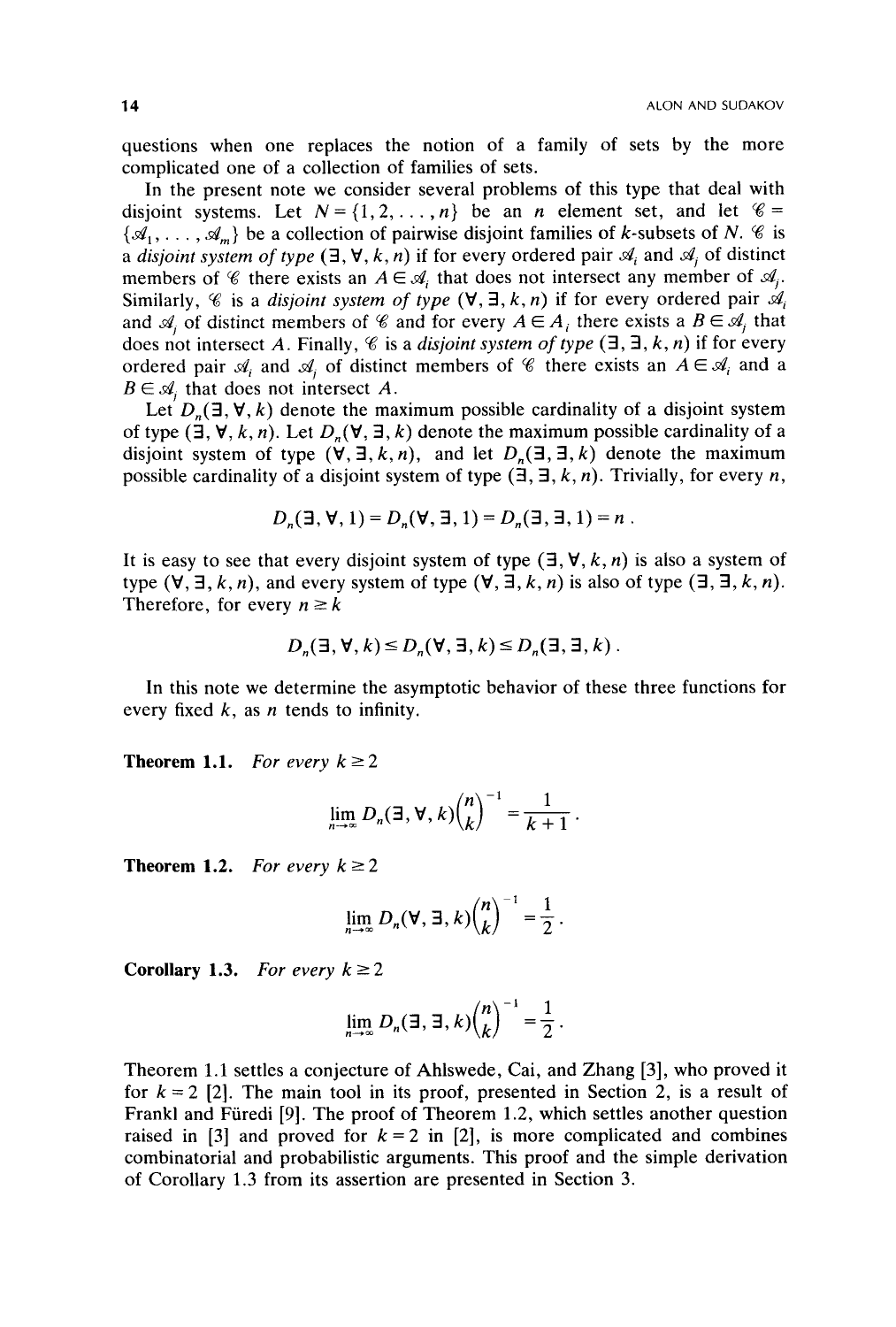### **2. HYPERGRAPH DECOMPOSITION AND DISJOINT SYSTEMS**

In this section we prove Theorem 1.1. **A** *k-graph* is a hypergraph in which every edge contains precisely k vertices. We need the following result of Frankl and Füredi.

**Lemma 2.1** ([9]). Let  $H = (U, \mathcal{F})$  be a fixed k-graph with  $|\mathcal{F}| = f$  edges. Then *one can place* 

$$
(1-o(1))\binom{n}{k}/f
$$

*copies*  $H_1 = (U_1, \mathcal{F}_1)$ ,  $H_2 = (U_2, \mathcal{F}_2)$ ,  $\ldots$  of *H* into a complete k-graph on n *vertices such that*  $|U_i \cap U_j| \leq k$  *for all*  $i \neq j$ *, and if*  $|U_i \cap U_j| = k$  *and*  $U_i \cap U_j = B$ , *then B* $\notin$   $\mathcal{F}_i$ , *B* $\notin$   $\mathcal{F}_i$ . *Here the o(1) term tends to zero as n tends to infinity.* 

*Proof of Theorem 1.1.* The lower bound for  $D_n(\exists, \forall, k)$  is a direct corollary of Lemma 2.1. Let  $(U, \mathcal{A})$  be the k-graph consisting of  $k + 1$  pairwise disjoint edges. By the lemma we can place  $(1 - o(1))\binom{n}{k}$  (k + 1) edge disjoint copies of this graph into a complete k-graph on *n* vertices, so that any two copies will have at most  $k$  common vertices. Therefore, if we take the edges of each copy as a family, we get  $(1 - o(1))\binom{n}{k}/(k + 1)$  pairwise disjoint families, which form a disjoint system. Let  $H_1 = (U_1, \mathcal{A}_1)$  and  $H_2 = (U_2, \mathcal{A}_2)$  be two such families. Since  $|U_1 \cap$  $|U_2| \le k$  and the family  $H_1$  consists of  $k + 1$  pairwise disjoint sets, there is a set  $A \in \mathcal{A}_1$  which does not contain any point of  $U_1 \cap U_2$ . This *A* does not intersect any set of the family  $H_2$ . Therefore, our disjoint system is of type  $(\exists, \forall, k, n)$ .

We next establish an upper bound for  $D_n(\exists, \forall, k)$ . Let  $\mathscr{C} = \{A_1, A_2, \ldots\}$  be a disjoint system of type  $(\exists, \forall, k, n)$ . We denote by  $N_1$ ,  $|N_1| = n_1$ , the set of all families of  $\mathscr C$  containing one element, by  $N_2$ ,  $|N_2| = n_2$ , the set of those containing from two up to k elements, and by  $N_3$ ,  $[N_3] = n_3$ , the set of those containing more than  $k$  elements. Since sets in any two one-element families are disjoint, we have  $n_1 \le n/k$ . Let  $\mathcal{A}_i = \{A_1, \ldots, A_t\}$  be a family with  $2 \le t \le k$  elements. By the definition of a system of type  $(\exists, \forall, k, n)$ , we conclude that any set *B* with the properties

$$
|B| = k, \quad B \subset \bigcup_{j=1}^{l} A_j, \quad B \cap A_j \neq \emptyset \quad \forall j \tag{1}
$$

cannot be used as an element of any other family. We next bound the number of cannot be used as an element of any other family. We next bound the number of<br>such sets *B* from below. Choose not necessarily distinct  $a_j \in A_j$  for  $2 \le j \le t$  such<br>that  $a_j \notin A$ . But  $I = \{a_j, a_j\}$ , then  $|I| \le k - 1$ . Let  $\$ such sets *B* from below. Choose not necessarily distinct  $a_j \in A_j$  for  $2 \le j \le t$  such that  $a_j \notin A_1$ . Put  $L = \{a_2, \ldots, a_t\}$ , then  $|L| \le k - 1$ . Let *L* be the family of all sets of the form  $L<sub>r</sub> = L \cup Y$ , where  $Y<sub>r</sub>$  ranges over all  $(k - |L|)$  element subsets of  $A_1$ . Clearly each such *L*, satisfies the properties (1). Moreover,  $L_r \neq A_1$  and  $|\mathcal{L}| \geq k$ .

We claim that no  $k$ -set can satisfy the properties  $(1)$  for two or more families from %. Indeed assume this is false. Let *B* be a set which satisfies the properties (1) for two families  $\mathcal{A} = \{A_1, \ldots, A_l\}$  and  $\mathcal{F} = \{F_1, \ldots, F_m\}$ . By the definition of a disjoint system of type  $(\exists, \forall, k, n)$  there exists a set  $A_i \in \mathcal{A}, 1 \le i \le l$  such that  $A_i \cap F_j = \emptyset$  for all *j*. Since by (1)  $B \subseteq \bigcup_{i=1}^{m} F_j$  we conclude that  $B \cap A_i = \emptyset$ , contradicting  $(1)$  and proving our claim.  $j=1$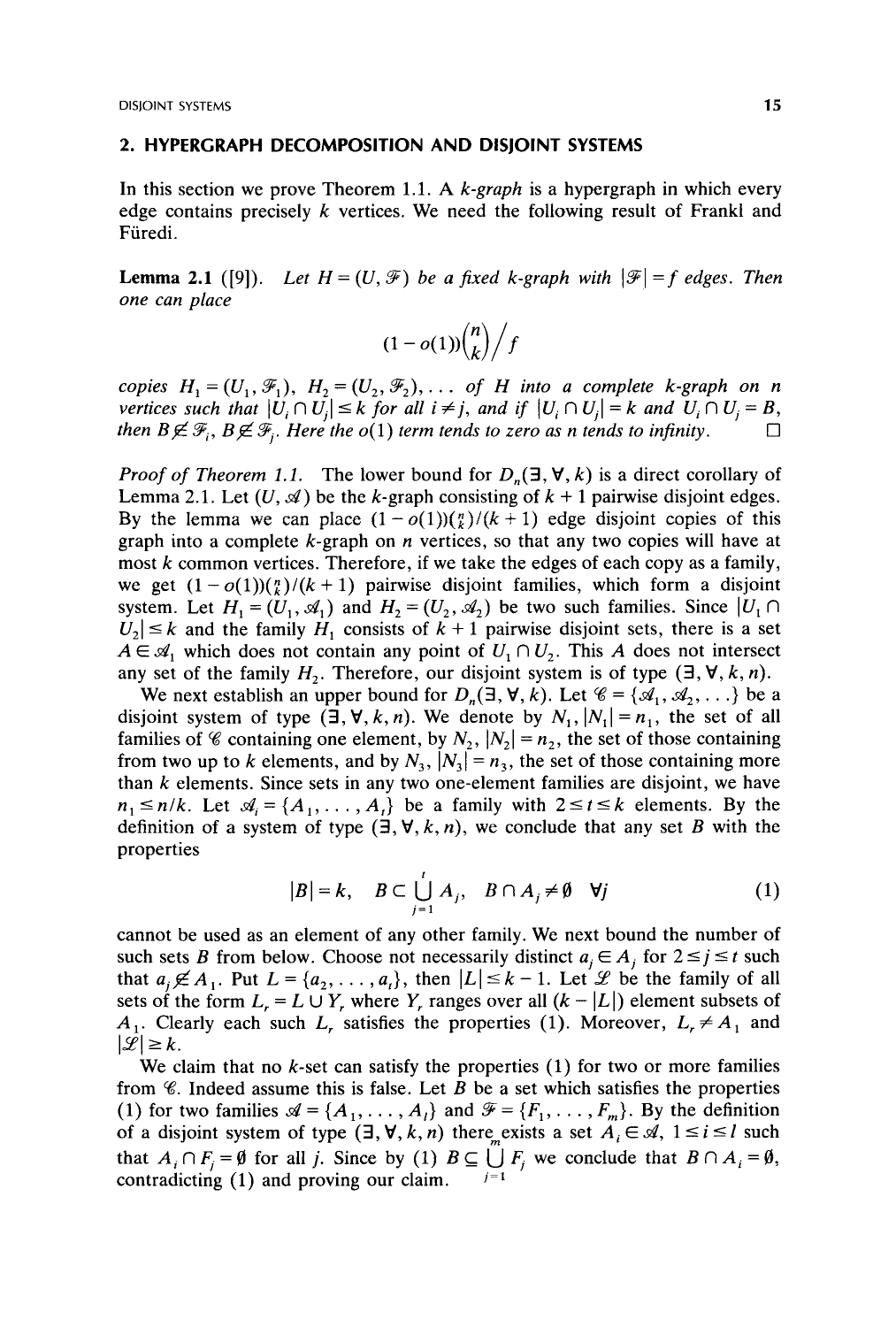Therefore, with each family  $\mathcal{A}_i$  in  $N_2$  we can associate  $k + 1$  sets (k-sets of the form  $L$ , as above together with the set  $A_1$ ) that cannot be associated with any other family and are not members of any other family. In addition each family in  $N_3$  contains at least  $k + 1$  k-sets. This implies that

$$
(k+1)n_2 + (k+1)n_3 \leq {n \choose k}.
$$

Therefore,  $(n_2 + n_3) \leq {n \choose k}/(k + 1)$ . Together with the fact that  $n_1 \leq n/k$ , we conclude that  $D_n(\exists, \forall, k, n) \leq \frac{n}{k} + \binom{n}{k} / (k+1)$  completing the proof.  $\square$ 

## **3. RANDOM GRAPHS AND DISJOINT SYSTEMS**

In this section we prove Theorem 1.2. We need the following two probabilistic lemmas.

Lemma 3.1 (Chernoff, see, e.g., [4], Appendix A). Let X be a random variable *with the binomial distribution*  $B(n, p)$ *. Then for every*  $a > 0$  *we have* 

$$
Pr(|x - np| > a) < 2e^{-2a^2/n} .
$$

Let *L* be a graph-theoretic function. *L* satisfies the *Lipschitz condition* if for any two graphs *H, H'* on the same set of vertices that differ only in one edge we have  $|L(H) - L(H')| \leq 1$ . Let *G(n, p)* denote, as usual, the random graph on *n* labeled vertices in which every pair, randomly and independently, is chosen to be an edge with probability  $p$ . (See, e.g., [6].)

**Lemma 3.2 ([4],** Chap. *7). Let L be a graph-theoretic function satisfying the Lipschitz condition and let*  $\mu = E[L(G)]$  *be the expectation of L(G), where*  $G = G(n, p)$ . Then for any  $\lambda > 0$ 

$$
\Pr[|L(G) - \mu| > \lambda \sqrt{m}] < 2e^{-\lambda^2/2}
$$

*where*  $m = \binom{n}{2}$ .

*Proof of Theorem 1.2.* Let  $n_1$  be the number of families containing only one element. The same argument as in the proof of Theorem 1.1 shows that  $n_1 \le n/k$ . This settles the required upper bound for  $D_n(\forall, \exists, k)$ , since all other families contain at least two sets.

We prove the lower bound using probabilistic arguments. We show that for any  $\epsilon > 0$  there are at least  $\frac{1}{2}(1 - \epsilon)(\frac{n}{k})$  families which form a disjoint system of type  $(\forall, \exists, k, n)$ , provided that *n* is sufficiently large (as a function of  $\epsilon$  and *k*). We first outline the main idea in the (probabilistic) construction and then describe the details. Let  $G = G(n, p)$  be a random graph, where p is a constant, to be specified later, which is very close to 1. We use this graph to build another random graph  $G_1$ , whose vertices are all k-cliques in G. Two vertices of  $G_1$  are adjacent if and only if the induced subgraph on the corresponding k-cliques in *G* is the union of two vertex disjoint k-cliques with no edges between them. Following the standard terminology in the study of random graphs, we say that an event holds *almost*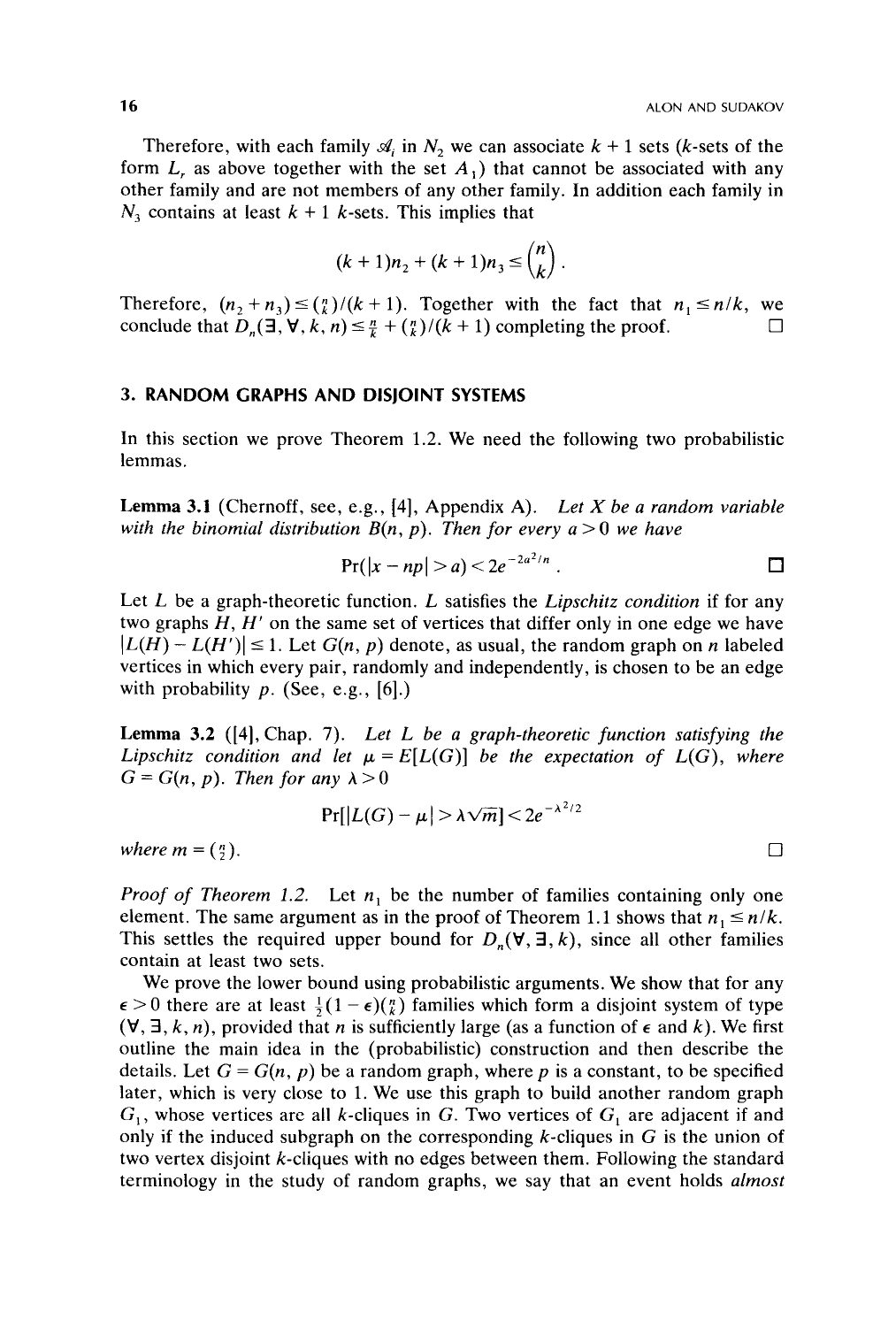*surely* if the probability it holds tends to 1 as *n* tends to infinity. We will prove that almost surely the following two events happen. First, the number of vertices in  $G_1$ is greater than  $(1 - \epsilon/2)$  $\binom{n}{k}$ . Second,  $G_i$  is almost regular, i.e., for every (small)  $\delta$  > 0 there exists a (large) number *d* such that the degree  $d(x)$  of any vertex *x* of G<sub>1</sub> satisfies  $(1 - \delta)d < d(x) < (1 + \delta)d$ , provided that *n* is sufficiently large.

Suppose  $G_1 = (V, E)$  satisfies these properties. By Vizing's theorem [10], the  $G_1$  satisfies  $(1 - \delta)d < d(x) < (1 + \delta)d$ , provided that *n* is sufficiently large.<br>Suppose  $G_1 = (V, E)$  satisfies these properties. By Vizing's theorem [10], the chromatic index  $\chi'(G_1)$  of  $G_1$  satisfies  $\chi'(G_1) \le (1 + \delta)d + 1$  $x \in G_1$ , we have  $d(x) \ge (1-\delta)d$ , the number of edges  $|E|$  of  $G_1$  is at least  $\frac{(1-\delta)d|V|}{2}$ . Hence there exists a matching in  $G_1$  which contains at least  $\frac{(1-\delta)d|V|}{2}$  $\chi'(G_1) \sim \frac{(1-\delta)|V|}{2(1+\delta)}$  edges. This matching covers almost all vertices of  $G_1$ , as  $\delta$  is small, providing a system of pairs of k-sets covering almost all the  $\binom{n}{k}$  k-sets. Taking each pair as a family, we have a disjoint system of size at least  $\frac{1}{2}(1 - \epsilon)\binom{n}{k}$ and  $\epsilon$  can be made arbitrarily small for all *n* sufficiently large.

We next show that the resulting system is a disjoint system of type  $(\forall, \exists, k, n)$ . Assume that this is false, and let  $\mathcal{A} = \{A_1, A_2\}$  and  $\mathcal{B} = \{B_1, B_2\}$  be two pairs where  $A_1 \cap B_i \neq \emptyset$  for  $i = 1, 2$ . Choose  $x_1 \in A_1 \cap B_1$  and  $x_2 \in A_1 \cap B_2$ . Since  $x_1$ and  $x_2$  belong to  $A_1$ , they are adjacent in  $G = G(n, p)$ . However,  $x_1 \in B_1$ ,  $x_2 \in B_2$ , and this contradicts the fact that the subgraph of G induced on  $B_1 \cup B_2$ has no edges between  $B_1$  and  $B_2$ . Thus the system is indeed of type  $(\forall, \exists, k, n)$ and

$$
D_n(\mathbf{V}, \mathbf{I}, k) > \frac{1}{2} (1 - \epsilon) {n \choose k}
$$

for every  $\epsilon > 0$ , provided that  $n > n_0(k, \epsilon_1)$ , as needed.

deduced from the following two statements. The proof that indeed  $G_i$  has the required properties almost surely will be

**Fact 1.**  $G = G(n, p)$  satisfies the following condition almost surely. For every set *X of* k *vertices of G, the number of vertices which do not have any neighbor in X is* 

$$
(1+o(1))(1-p)^k(n-k),
$$

*where here the o( 1) term tends to zero as n tends to infinity.* 

**Fact 2.** For any  $c > 0$ , if n is sufficiently large,  $G = G(n, p)$  satisfies the following *condition almost surely. For every set Y of*  $n_1$  *vertices of G, where cn*  $\leq n_1 \leq n$ , the *number of k-cliques of the induced subgraph of G on Y* **is** *close to its expectation, i.e., is* 

$$
(1+o(1))\binom{n_1}{k}p^{\binom{k}{2}},
$$

where the  $o(1)$  term tends to zero as n tends to infinity.

The proof of Fact **1** is a standard application of Lemma **3.1** and **is** thus left to the reader.

*Proof of Fact 2.* Let  $H(Y, p)$  denote the induced subgraph of  $G = G(n, p)$  on a fixed set *Y* of vertices, where  $|Y| = n_1$ . Let *L* be the graph-theoretic function given by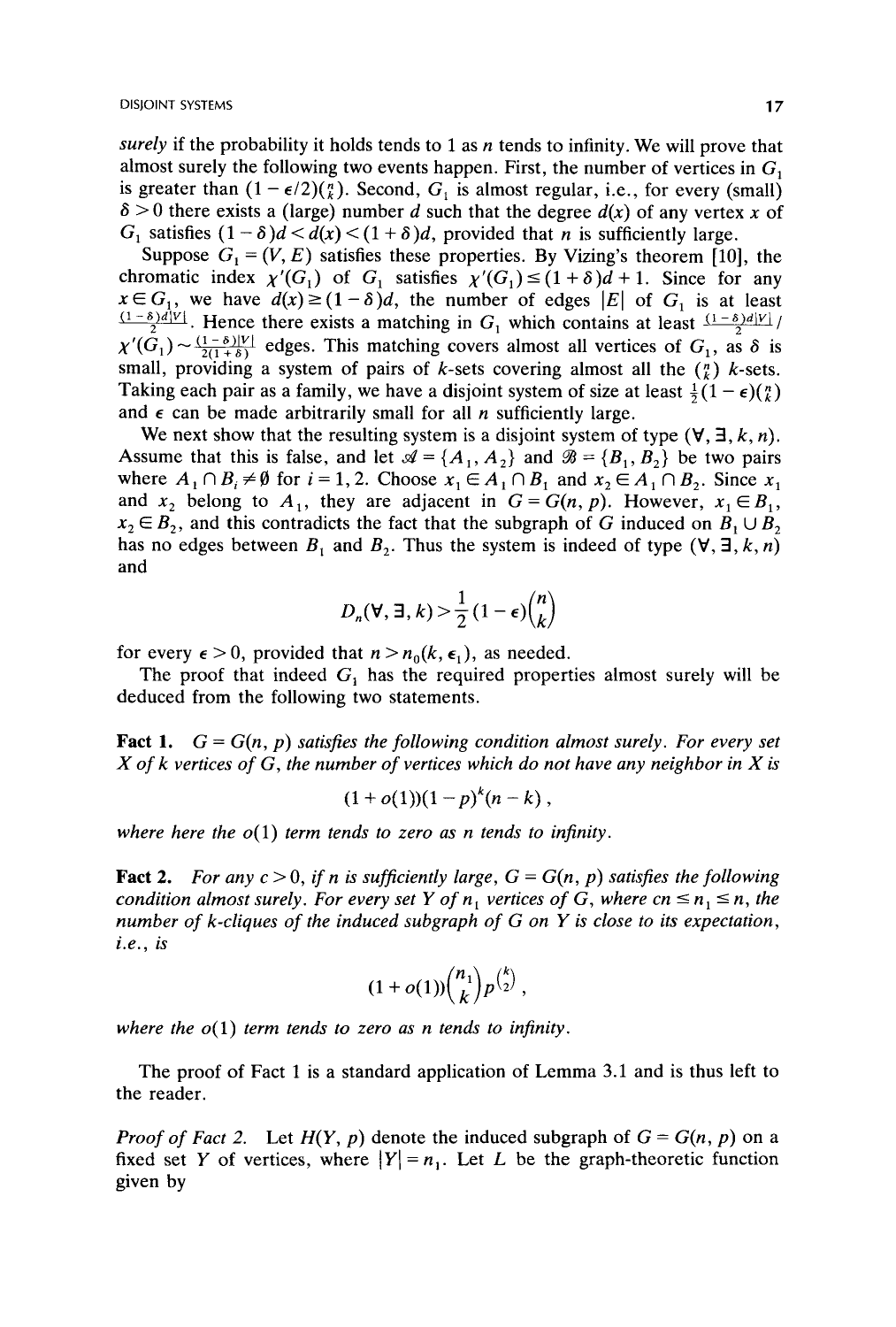$$
L(H') = \frac{1}{\binom{n_1}{k-2}} N(H'),
$$

where *H'* is a graph on *Y* and *N*(*H'*) denotes the number of *k*-cliques in  $H'_{i}$ 

The expected value of  $L(H(Y, p))$  is easily seen to be  $\mu(L) = \frac{1}{\ell^{(n)}(L)} p^{(n)}(k) p^{(n)}(k)$ and the expected value of  $N = N(H(Y, p))$  is  $\mu(N) = {n \choose k} p^{\binom{k}{2}}$ . By the definition of *L*, if  $H_1$  and  $H_2$  are two graphs on *Y*, which differ only in one edge than  $|L(H_1) - L(H_2)| \le 1$ , since the number of k-cliques of  $H(Y, p)$  containing an edge is at most  $\binom{n_1}{k-2}$ . Thus, by Lemma 3.2

$$
\Pr\bigg[\left|L(H(Y,\,p))-\mu(L)\right|>n^{3/4}\sqrt{\binom{n_1}{2}}\bigg] < 2e^{-n^{3/2}/2}
$$

Consequently,

$$
\Pr\bigg[|N(H(Y, p)) - \mu(N)| > n^{3/4}\binom{n_1}{k-2}\sqrt{\binom{n_1}{2}}\bigg] < 2e^{-n^{3/2}/2}.
$$

Since k and p are constants and  $n_1 \geq cn$ , we conclude that

$$
n^{3/4}\binom{n_1}{k-2}\sqrt{\binom{n_1}{2}} = \gamma\binom{n_1}{k} p^{\binom{k}{2}} = \gamma\mu(N) ,
$$

here  $\gamma = \gamma(n, n_1, k, p)$  tends to 0 as *n* tends to infinity.

The total number of possible sets  $Y$  is clearly less than  $2<sup>n</sup>$ . Hence, the probability that, for some *Y*,  $N(H(Y, p))$  deviates by more than  $\gamma \mu(N(H(Y, p))$ from its expectation is less than  $2^{n+1}e^{-n^{3/2}/2}$ , which tends to zero as *n* tends to infinity. This completes the proof of Fact 2.

Returning to the proof of the theorem, consider a k-clique *X* in **G.** The degree *d* of *X* as a vertex of G, **is** the number of k-cliques in the induced subgraph of G on the set of all vertices which have no neighbors in *X.* By Facts **1** and **2** each such degree is almost surely

$$
(1+o(1))\binom{n_1}{k}p^{\binom{k}{2}}
$$

where  $n_1 = (1 + o(1))(1 - p)^k (n - k)$ . Therefore, almost surely  $G_1$  is almost regular and the degrees of its vertices tend to infinity with *n.* 

In a similar manner, Fact **2** applied to the set *Y* of all vertices of G implies that the number of k-cliques in  $G = G(n, p)$  (which is the number of vertices of  $G_1$ ) is almost surely

$$
(1+o(1))\binom{n}{k}p^{\binom{k}{2}}.
$$

Fix  $p < 1$  so that  $p^{k/2} > 1 - \epsilon/4$  for the required  $\epsilon$ . With this p, almost surely the number of vertices in  $G_1$  is more than

$$
\left(1-\frac{\epsilon}{2}\right)\binom{n}{k},
$$

as needed. Therefore, **our** procedure produces, with high probability, a disjoint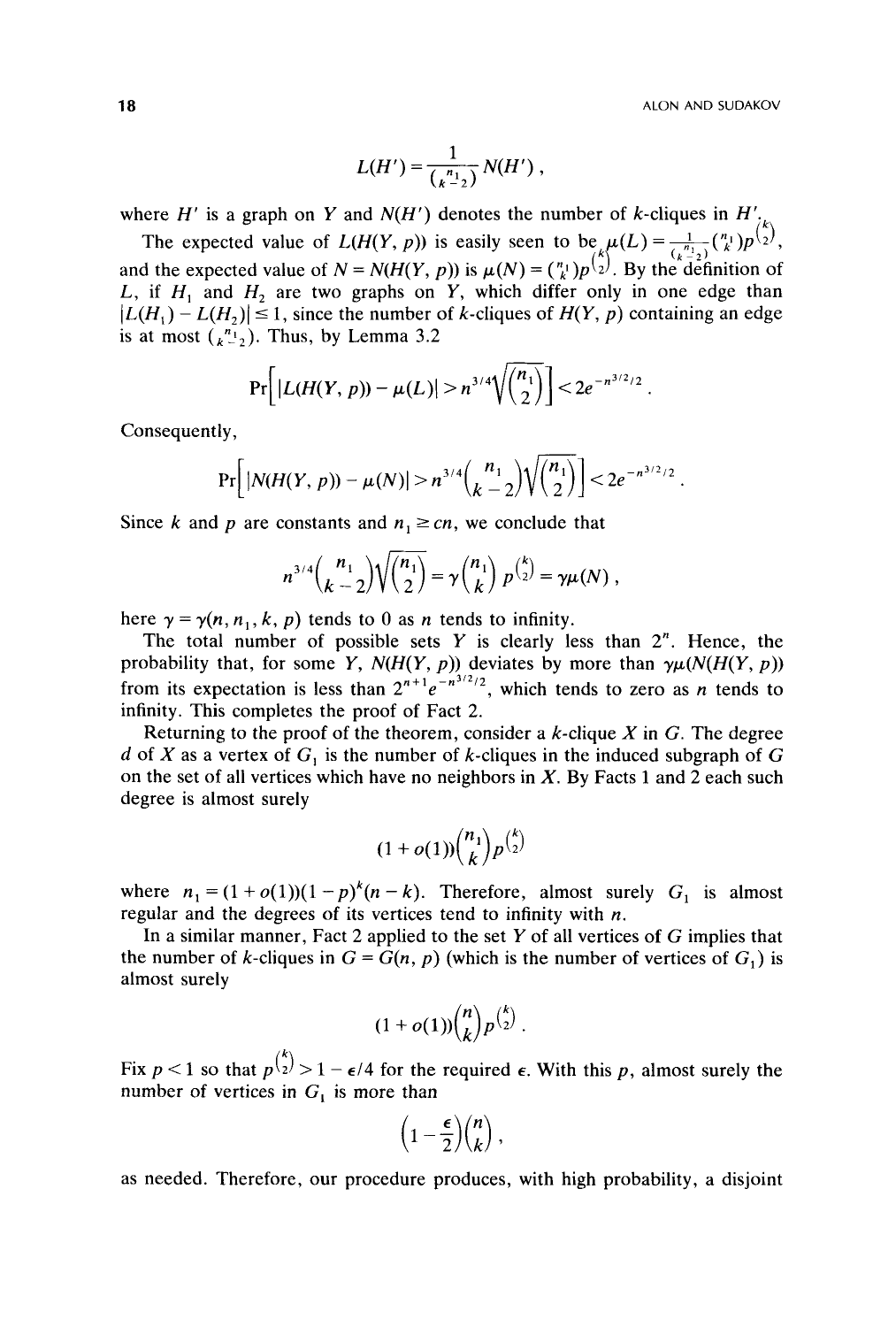system of the required type with at least  $\frac{1}{2}(1 - \epsilon)(\frac{n}{k})$  pairs, completing the proof. proof.  $\square$ 

*Remark. By* combining our method here with the technique of [9], we can prove the following extension of Lemma 2.1, which may be useful in further applications. Since the proof is similar to the last one, we omit the details.

**Proposition 3.3.** Let  $H = (U, \mathcal{F})$  be a fixed k-graph with  $|\mathcal{F}| = f$  edges and let g *denote the maximum cardinality of an intersection of two distinct edges of H. Then one can place* 

$$
(1-o(1))\binom{n}{k}/f
$$

*pairwise edge-disjoint copies*  $H_1 = (U_1, \mathcal{F}_1), H_2 = (U_2, \mathcal{F}_2), \ldots$  *of H into a complete k-graph on n vertices such that*  $|U_i \cap U_j| \leq k$  *for all*  $i \neq j$ *, and such that if for some i*  $\neq$  *j* there is an  $F_i \in \mathcal{F}_i$  so that  $|F_i \cap U_i| \geq g+2$ , then there is an  $F_i \in \mathcal{F}_i$  so *that*  $F_i \cap U_i \subset F_i$ . Here the  $o(1)$  *term tends to zero as n tends to infinity.* 

*Proof of Corollary 1.3.* Let  $n_1$  be the number of one element families in a disjoint system of type  $(\exists, \exists, k, n)$ . The trivial argument used in the proofs of Theorems 1.1 and 1.2 shows that  $n_1 \le n/k$  and thus implies that

$$
D_n(\exists, \exists, k) \leq \frac{n}{k} + \frac{1}{2} \binom{n}{k}.
$$

As observed in Section 1,  $D_n(\forall, \exists, k) \le D_n(\exists, \exists, k)$  and hence, by Theorem 1.2, the desired result follows. the desired result follows.

#### **ACKNOWLEDGMENT**

We would like to thank the referees for several helpful comments and suggestions.

#### **REFERENCES**

- **[l] R. Ahlswede and** *Z.* **Zhang, On cloud-antichains and related configurations,** *Discrete Math., 85,* **225-245 (1990).**
- **[2] R. Ahlswede, N. Cai, and Z. Zhang, A new direction in extremal theory for graphs, JCISS, to appear.**
- **[3] R. Alhswede, N. Cai, and Z. Zhang, Higher level extremal problems, to appear.**
- **[4] N. Alon and** J. **H. Spencer,** *The Probabilistic Method,* **Wiley, New York, 1991.**
- **[5] I. Anderson,** *Combinatorics of Finite Sets,* **Clarendon, Oxford, 1987.**
- [6] B. Bollobás, *Random Graphs*, Academic, New York, 1985.
- **[7] B. Bollobas,** *Combinatorics,* **Cambridge University Press, Cambridge, 1986.**
- **[8]** *Z.* **Furedi, Matchings and covers in hypergraphs,** *Graphs and Combinatorics,* **4, 115-206 (1988).**